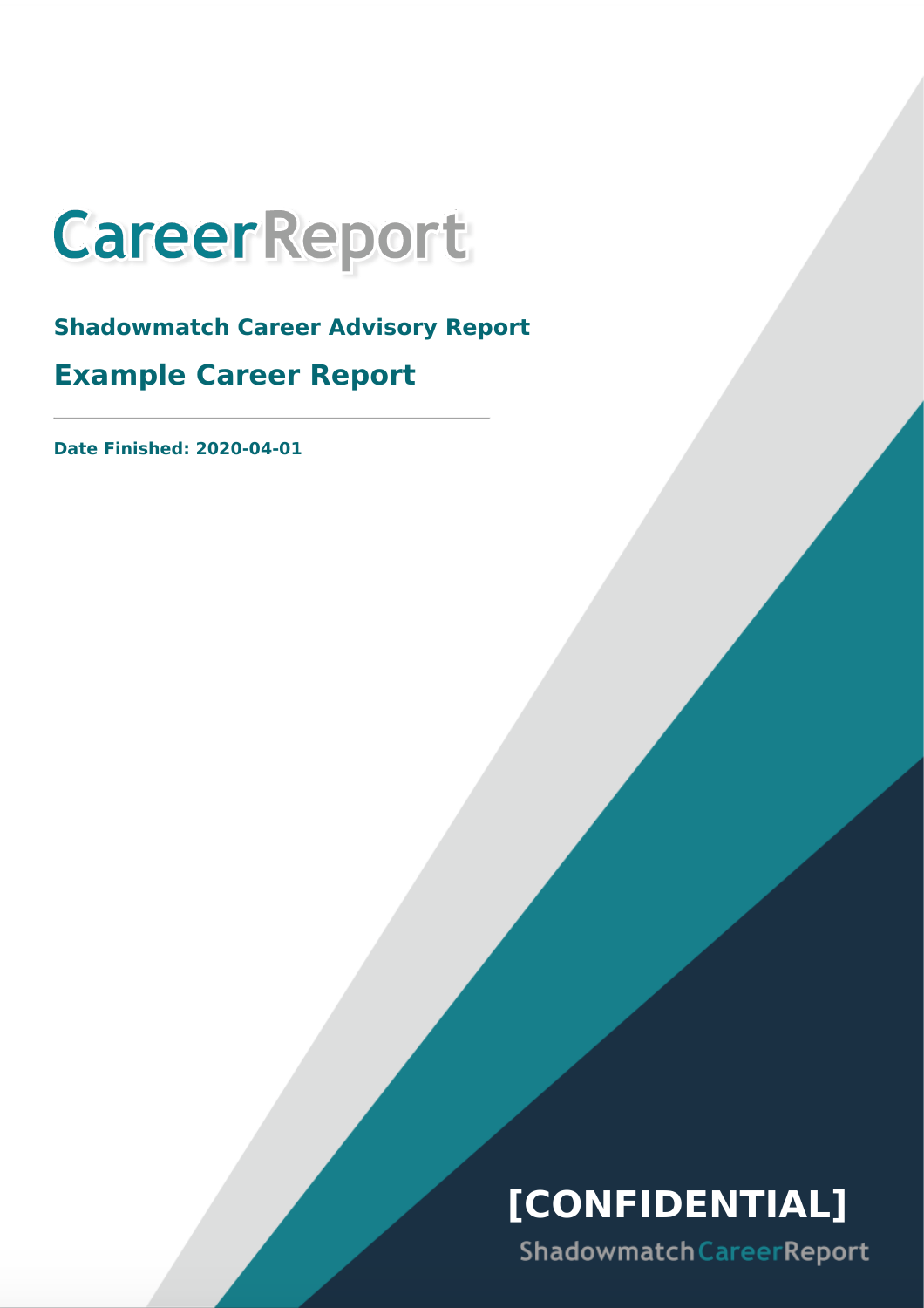**CareerReport** 

**Name**: Example Career Report **Gender**: Other

### **Introduction**

Many years ago, careers were determined by a family. Farmers would, for instance, keep their children on the farm to continue as farmers. Business owners would train their children to run the business and keep it in the family. This reality even extended into professional careers. A parent, qualified as an engineer, would sometimes strongly influence their child to become an engineer. A parent who worked as a teacher could do the same and influence their child to become a teacher too. Although society still has family-career trends, many people have moved away from this. It must be emphasized that the successful career of a parent has a strong influence on a child. Research shows people start a career different from their parents and then much later in their lives, return to their parents' careers. In some communities, this is referred to as a 'back to the farm curse'. We must be aware of the influence of parents and other role models on our thinking. Be mindful of the fact that this 'back to the farm' reality can become stronger, as we get older. Older people tend to long for the place and circumstances they grew up in. Many people sometimes experience difficulties moving away from the mindset and career paths of parents and the people they grew up with.

Shadowmatch wants you to be aware of this. It can be positive, but it can also be a challenge. The complexities of this parent/role model/family history influence on the way people decide on a career can cause confusion. You must focus on your personal preferences and not become what other people want you to become. You must decide on a career that works for you. It is all about your success and your happiness.

For younger people like yourself, this could have two sides. You may be trapped in the careers of your family, or you might have an anti-personal-history approach. The latter refers to a resistance against the careers of the people who influenced your childhood development. What you should do (if possible), is to free yourself from this. Be honest and don't let anybody decide for you. Read this report with great attention and make up your mind. You might find this difficult. Do everything you can to be the author of your own life story.

### **Reading your Report**

This report is very detailed. The report should preferably be studied and not just read. It will also be excellent to read it with someone who you can share your thinking with and with whom you can discuss certain aspects of the report. Just be careful: Don't allow anybody to decide for you or to influence you against your gut feeling.

Most topics in this report have an accompanying video to explain the broad principles of the related subject visually. Carefully watch the video, then read the part of the report applicable to the video content.

Shadowmatch Career Advisory Report Example Career Report

**Page 1 | 8**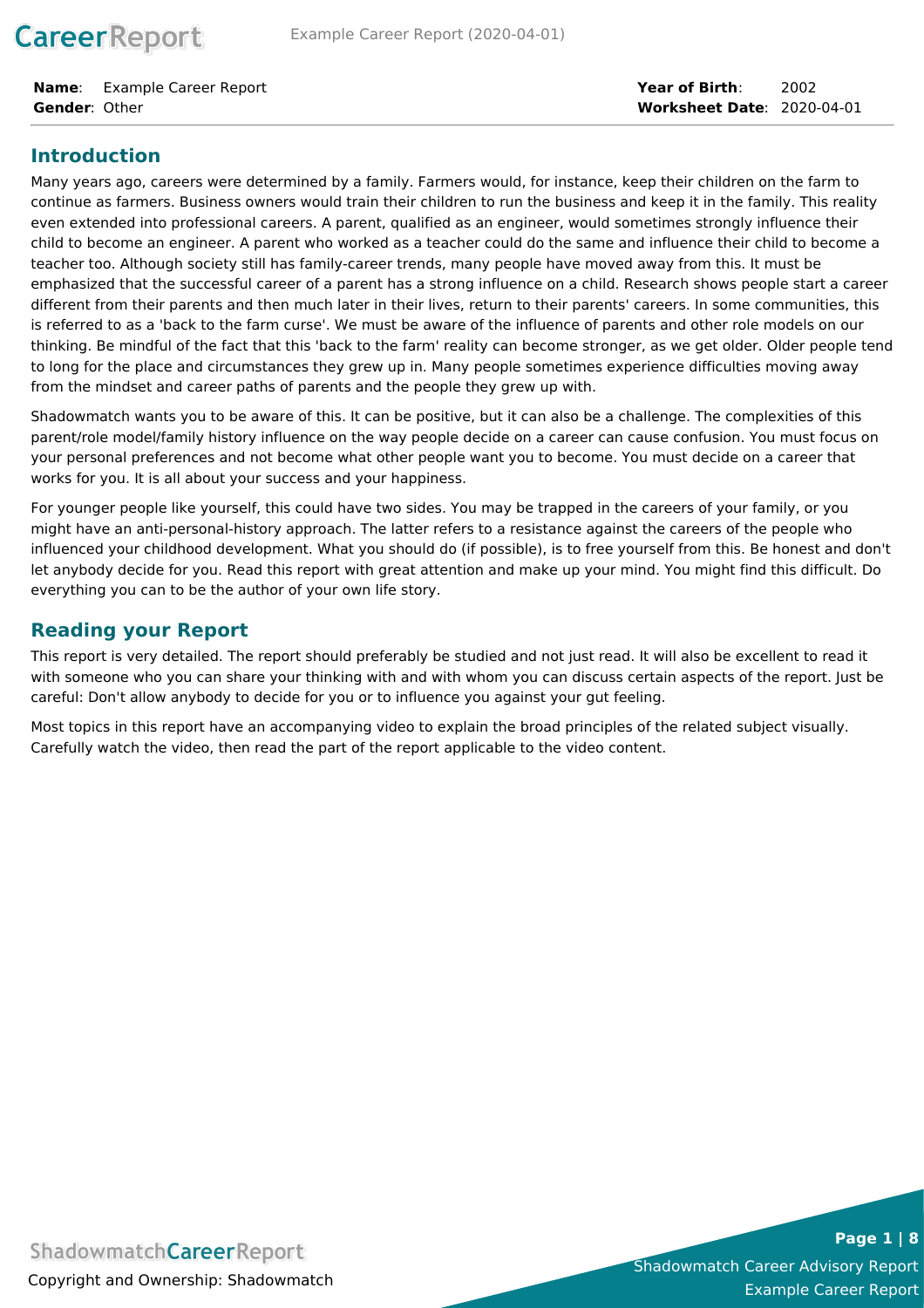## **The Future of Work - Industry 4.0**

#### Video: <https://youtu.be/sEEhxVTO-CA>

Technology has changed the way we work, and it will continue to do so. We have entered the fourth industrial revolution. This is a phase that will divide the careers of people into four career paths. The first is that of advanced and theoretical work: individuals who will design and build automated systems. The second will be those careers that are technically and physically done by people working with the automated and semi-automated systems. The third career path is related to those jobs and careers that will not easily be replaced by sophisticated, intelligent machines. For a clear picture, let's give these three paths names. System Designers will design the automated technologies. Technology Enablers will operate, service, maintain and monitor the smart technologies. Functional Enablers refers to careers that will not (soon) be automated. These careers are related to human dependent work that cannot be replaced by machines. Or, at least, not soon. The fourth career path is that of artists.

Shadowmatch wants to explain in a bit more detail. System Designers will be engineers, specialist medical research practitioners, advanced human behavioral research specialists, data analysts and many other careers focused on creative technical design of automated systems. They will design intelligent systems that can do what humans used to do.

The team working on self-driving cars is a good example for understanding Technology Enablers and Functional Enablers. The Technology Enablers will repair, program, deploy and code (where necessary) the working capabilities of these machines. They will, for example, program, commission and repair the self-driving cars. The Functional Enablers will work above technology, in collaboration with technology and in some instances, removed from technology. It will be the Functional Enablers who will write the laws to govern how self-driving cars can be used. Functional Enablers refers to careers that are predominantly done by people with or without the help of technology.

There is a distinct difference between Functional Enablers and the Technology Enablers. Functional Enablers are careers where the enabling energy to deliver a result comes from a person. Technology Enablers refers to careers where a human puts the technology into operation and then manages and maintains the technology. But the technology delivers the result.

For this report, all the different artists should be regarded as one career group - singers, dancers, artistic painters, sculptors, actors, writers and so on. You must keep in mind that there are key behavioral drivers for working in the artistic world. These people have specific behaviors that they share. The form of art is just the way they express these behaviors and talents.

It is important to do some research once you've decided on a future career. It is also important to research what the future of the chosen career will hold. It doesn't mean that you should not prepare for a specific career, it only means that you must inform yourself with regard to changes and possible new opportunities that your chosen career will offer in times to come.

Your specific industry four position is a strong directive to work in the Functional Enablers space where intelligent systems/machines do exist, but have not yet been implemented. Your best career choice is where short training programs will teach you exactly how the work must be done.

It is important to try to work in a space where your work content is dominated by working with people but also involves working with objects or things. The best example to demonstrate this is all the work related to the work of a dentist or an artificial limb specialist. All the work is for people, all the work is physical and all the work is with things.

**ShadowmatchCareerReport** Copyright and Ownership: Shadowmatch

Shadowmatch Career Advisory Report Example Career Report

**Page 2 | 8**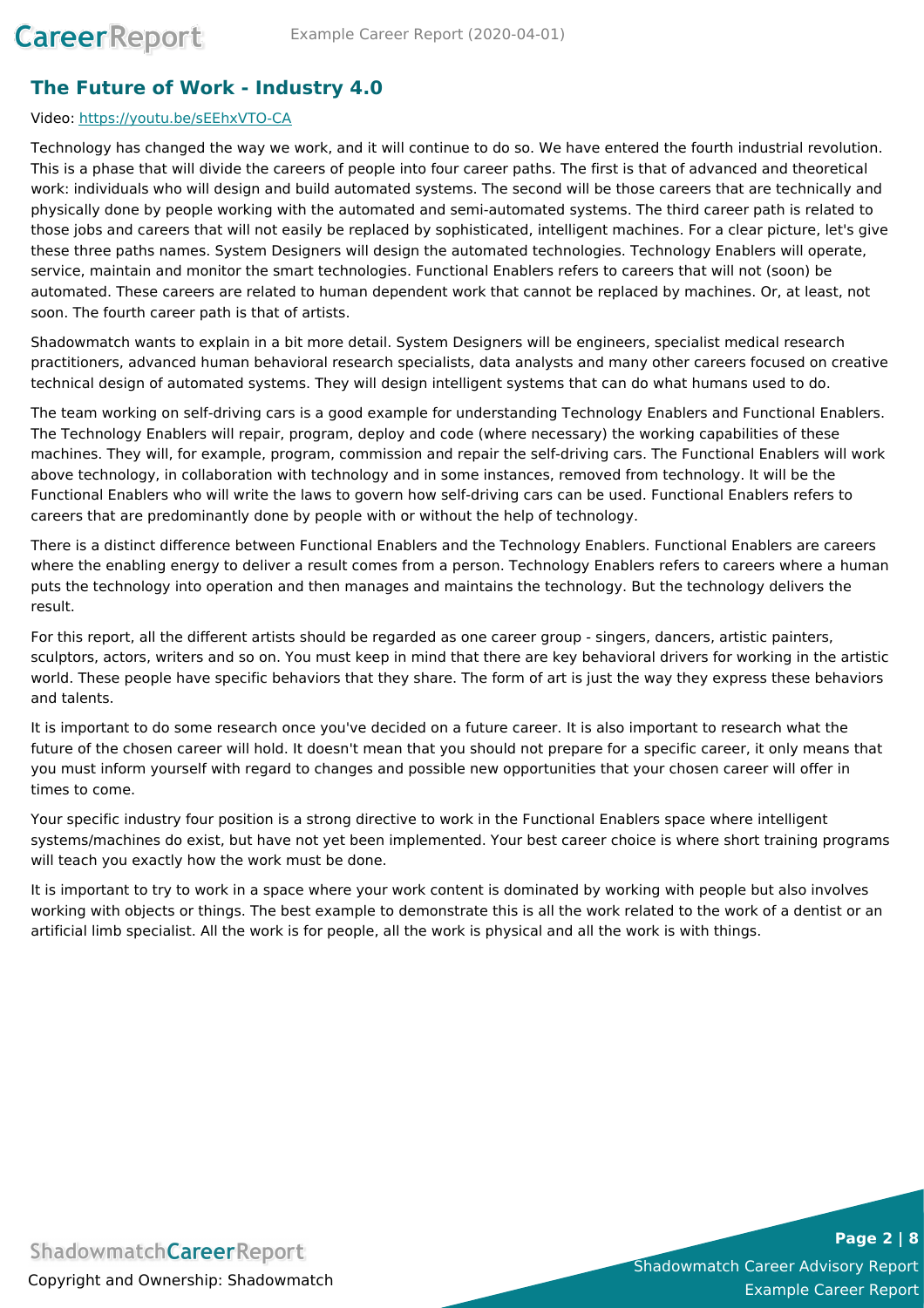

### **The Broad Focus of your Career**

#### Video: <https://youtu.be/kVKbzOfbTl8>

The workplace always brings together three basic aspects of how we engage the working environment. The first aspect relates to people engagement. This is about the way we work with and collaborate with people in the workplace. It also refers to the intensity of people related content of the career. The second is task and object engagement. It refers to the way we work with objects such as machinery, technology and sometimes less sophisticated objects such as cables, wood and fabric. The third aspect has to do with how ideas are related to careers. For success and fulfilment in your career, you need to understand your preferences towards these primary work-related factors and how to build the optimal balance that will best accommodate your unique preference.

When one has to decide on a future career, it can become a very challenging decision. For younger people with limited experience of workplaces, the decision is even more challenging. The reason for this is the fact that a decision must be made without knowing what the workplace will be like. This report will help you to understand your preferences towards work content as well as your best working environment. It will start by providing you with your preference towards working with people, working with objects and working with ideas.

Your Preference: You have a unique situation. You must try your very best to choose a career that balances working with people and working with objects. The emphasis on working with ideas should be less important. Your career must have a practical, technical and people engagement emphasis.



#### **Your Position:**

**ShadowmatchCareerReport** Copyright and Ownership: Shadowmatch

Shadowmatch Career Advisory Report Example Career Report

#### **Page 3 | 8**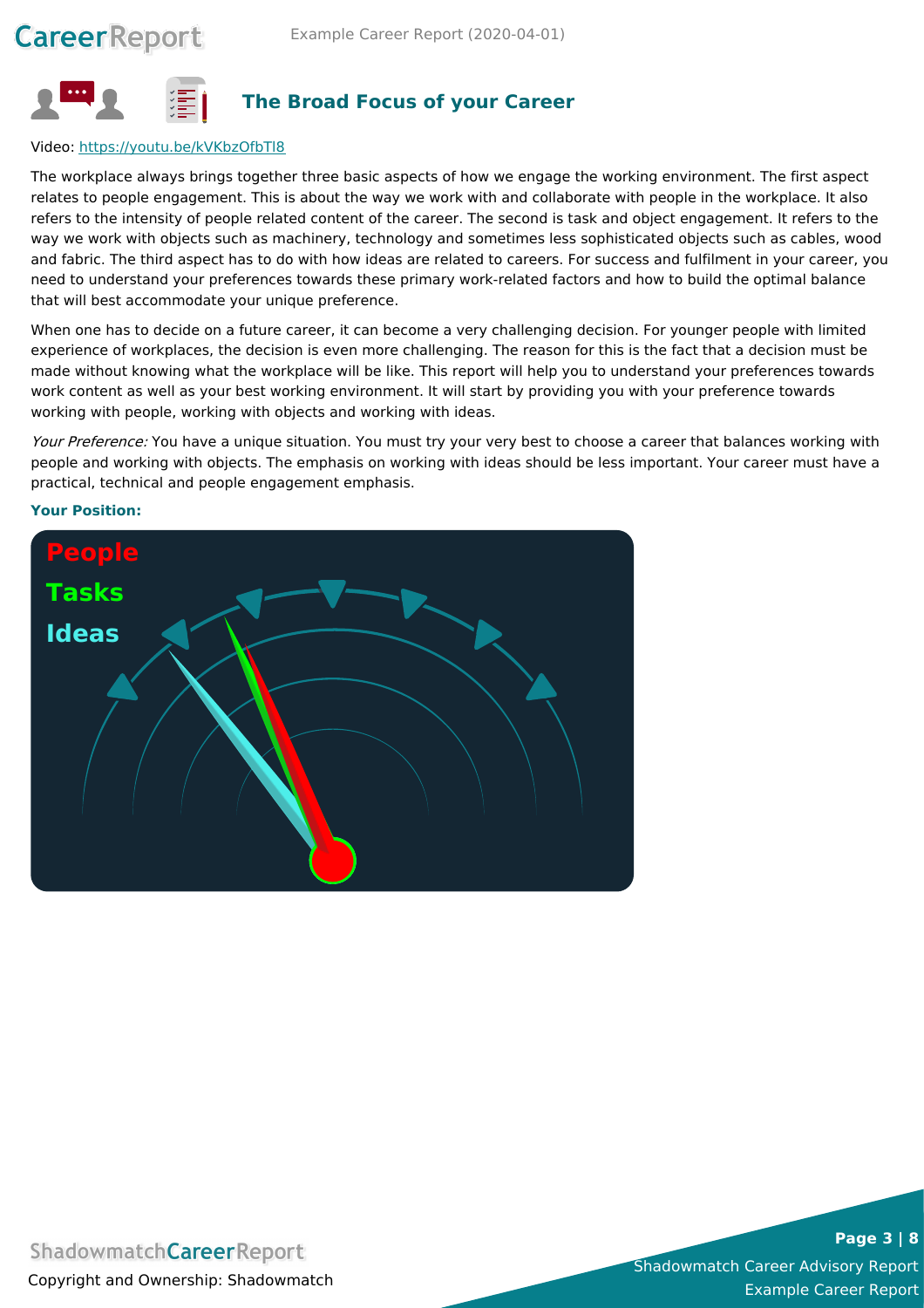

#### Video: <https://youtu.be/zgIjODlfKSY>

Every job falls somewhere between sameness and familiarities, on the one end, and explorative, innovative and continuously changing on the other end - with a balance in the middle. Keep in mind that the stable and dynamic content of a career is separate from the intensities of a career. Some very intense jobs are extremely stable. For example, a judge in a high court has an intense but very stable career. Another example is that of a tour guide. It is very dynamic but not intense. The recommendations to follow are about the stability versus the dynamic content of your career. It focuses on what your medium to long-term preferences are. There are specific reasons why Shadowmatch recommends this as a medium to long-term career strategy. People easily dream about high energy jobs, especially when it has some glamour attached to the work. Once they start doing the job, they experience it to be frustrating. Or, they might be attracted by the peaceful picture of a job, but when they have to do that specific job, they become bored and frustrated.

This is an important note. Your future career must be very stable, disciplined, structured and well-organized. You must know what is expected of you during a working day and it will be important to know in advance what will be expected of you during the next few working days. The work content must be known and surprises must be limited.

Shadowmatch wants to provide you with some specific examples that will best demonstrate how you should approach this. Please keep in mind, examples are not recommendations. The examples are provided to help you think about your career opportunities. Herewith some examples that could be regarded as the type of career you may want to consider:

- **Interior Decorating**
- **Landscape Technician**
- Technical Advisory Work
- **Estate Agent and Consultant**
- Technical Training (teaching adults a physical skill)

#### **Your Position:**



### **ShadowmatchCareerReport** Copyright and Ownership: Shadowmatch

**Page 4 | 8**

Shadowmatch Career Advisory Report Example Career Report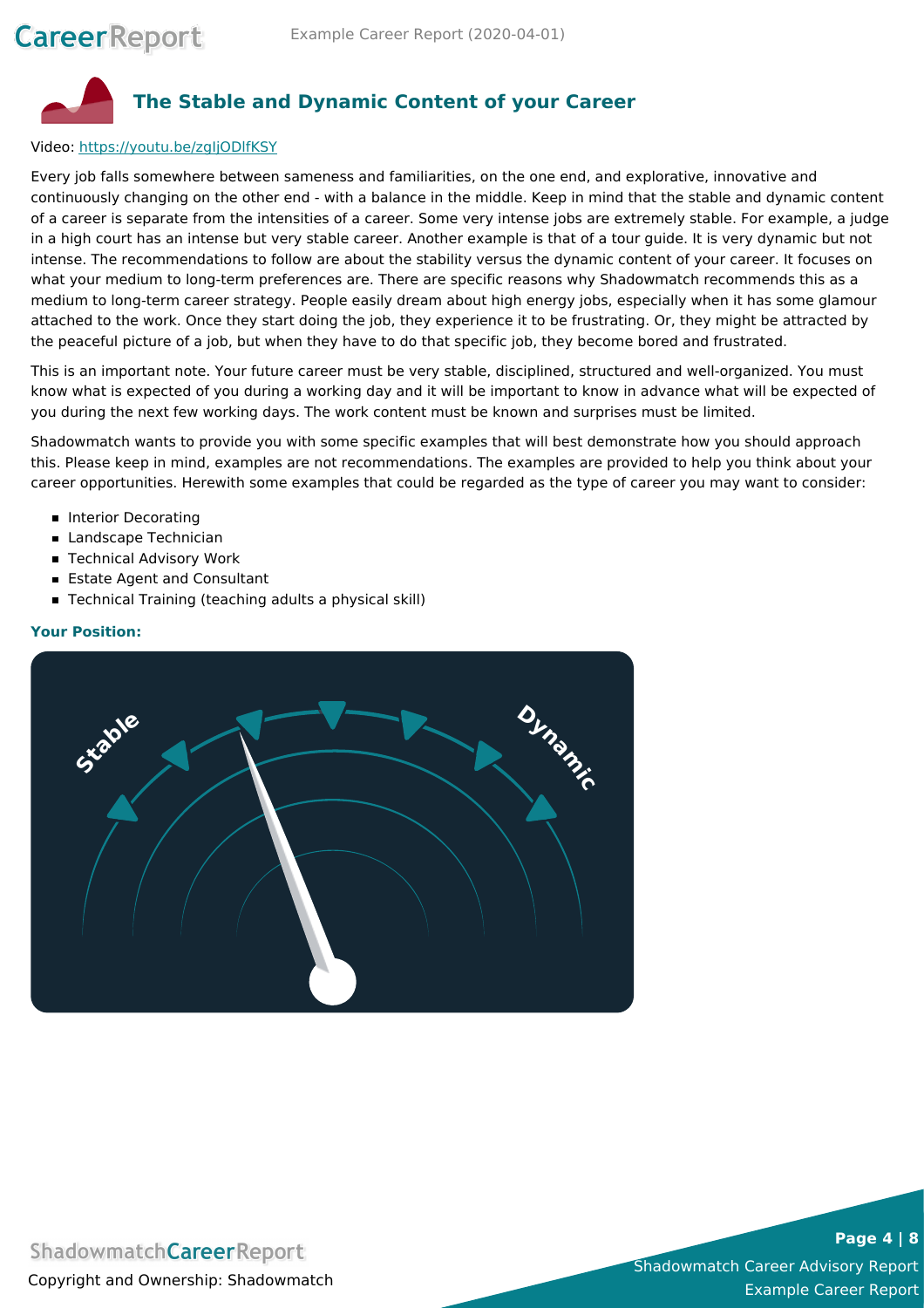

### **Practical or Theoretical Career**

#### Video: [https://youtu.be/sML\\_mYUDA9g](https://youtu.be/sML_mYUDA9g)

The modern workplace has moved into a working environment that is, for some jobs, less physical: such as writing, design, working with technology of some sort, communication, and so on. Despite this shift, our world is still very dependent on work that needs to be done physically. Some of us have strong preferences to do technical and practical work. Some people prefer theoretical work: such as working with numbers, writing, developing financial models and building mathematical calculators to calculate how much electricity a city needs. Some people prefer a balance between theoretical, technical and practical work.

Your Preference: It will be best for you to start with a future career that is more practical than theoretical. Your habits indicate a preference to work with practical and physical objects. Later in the report, you will also be informed about the complexity levels of your future career. With regard to this part of your career information, it is important to note that you seem to have a strong preference to learn things by doing it. You also indicated a strong preference to rather work with objects. Practical work is, for example, to physically build a computer or to cut the diamonds for an engagement ring. Theoretical work is to design how the diamond must be cut. One last example: practical work is physically building a house. Theoretical work is to draw the picture and building plans. Your preference is towards the physical and practical aspects.

#### **Your Position:**



# **ShadowmatchCareerReport** Copyright and Ownership: Shadowmatch

**Page 5 | 8**

Shadowmatch Career Advisory Report Example Career Report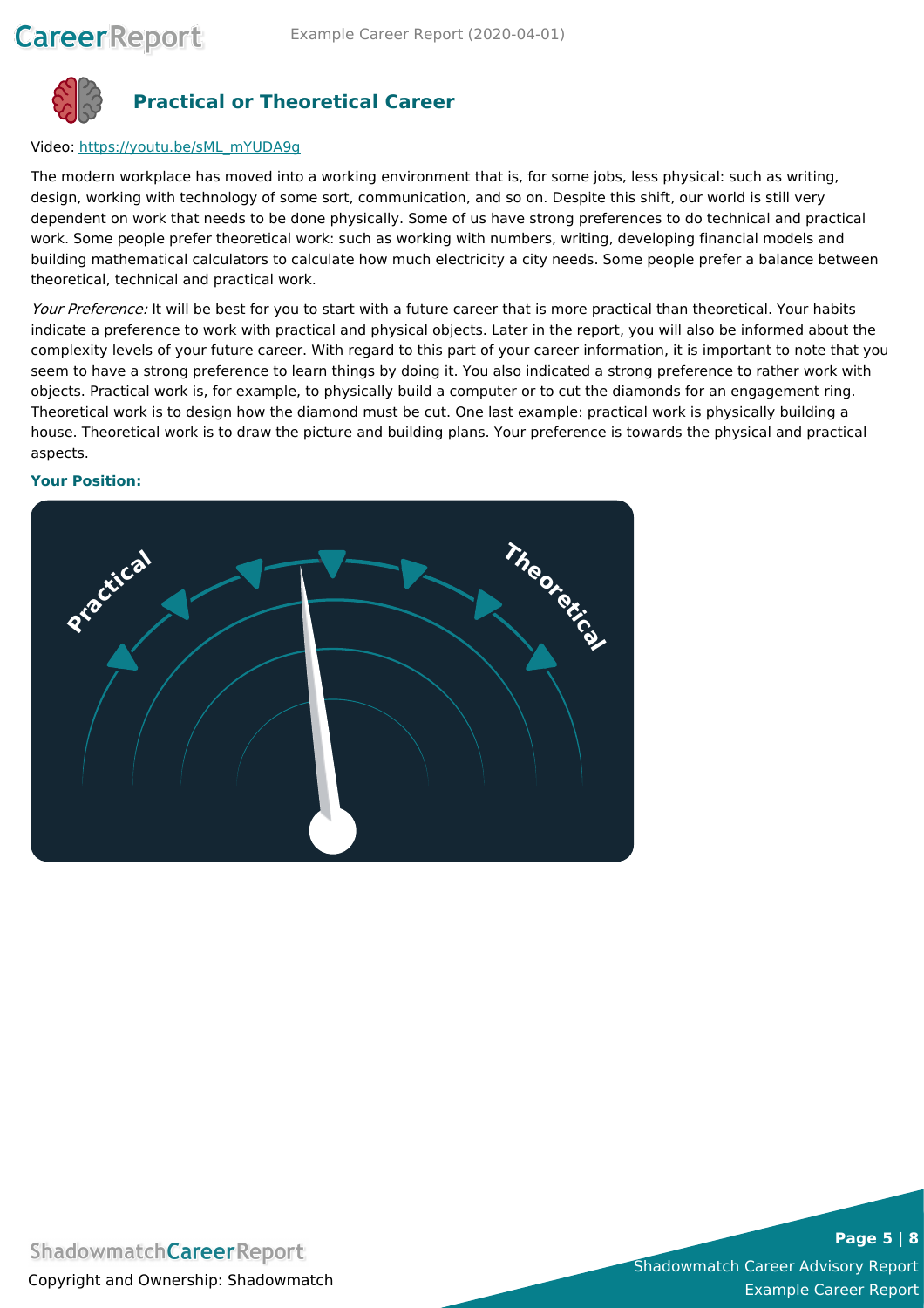

### **Complexity Index of your Career**

#### Video: <https://youtu.be/m42gJ-q2DHM>

All careers, all academic studies and all the jobs in the world have a relative level of difficulty. For some people, the most basic mathematical algorithm is a challenge; for others, even the most complex ones are fun. For some learning a new language is almost impossible. For others, it is easy and enjoyable. The same with music, tennis, chess, studying etc. The challenge is to choose a career that will match your current level of Conceptual Fitness. Our ability to work with complex problems is dependent on our fitness to work with advanced conceptual content. This fitness correlates with our experience and how often we practise to work with challenging stuff through repetition. This report will help you understand your immediate possibilities in this regard.

Your Optimal Choice: If you think back to the Shadowmatch worksheet (the series of questions you've answered), you will remember the questions where you had to resolve a problem. Your answers indicate that you do not successfully engage with such problems. You should choose a career that doesn't expect you to engage problems presented to you on paper or a computer screen, with the aim that you must resolve it. You should not (for the short-term future) work with problems in the workplace. There are many jobs where you don't have to actively engage problems. Think of jobs where colleagues can support you when problems need to be resolved. These type of jobs could include: teaching children in pre-primary school or working on a production plant where you work with the physical assembly of a product. It could also be a job where you do support work in a hotel, take care of people with special needs, or any job where you can participate as part of a team with a clear understanding of what is expected of you. Should you find yourself in one of these jobs, use it as an opportunity to learn from those who work with problems. Part of building your career must be to develop your fitness to work with problems. If you decide to go for training, focus on training that teaches you a skill or a process. If possible, avoid immediate study or further training that is problem-solving intense.

#### **Your Position:**



# **ShadowmatchCareerReport** Copyright and Ownership: Shadowmatch

**Page 6 | 8**

Shadowmatch Career Advisory Report Example Career Report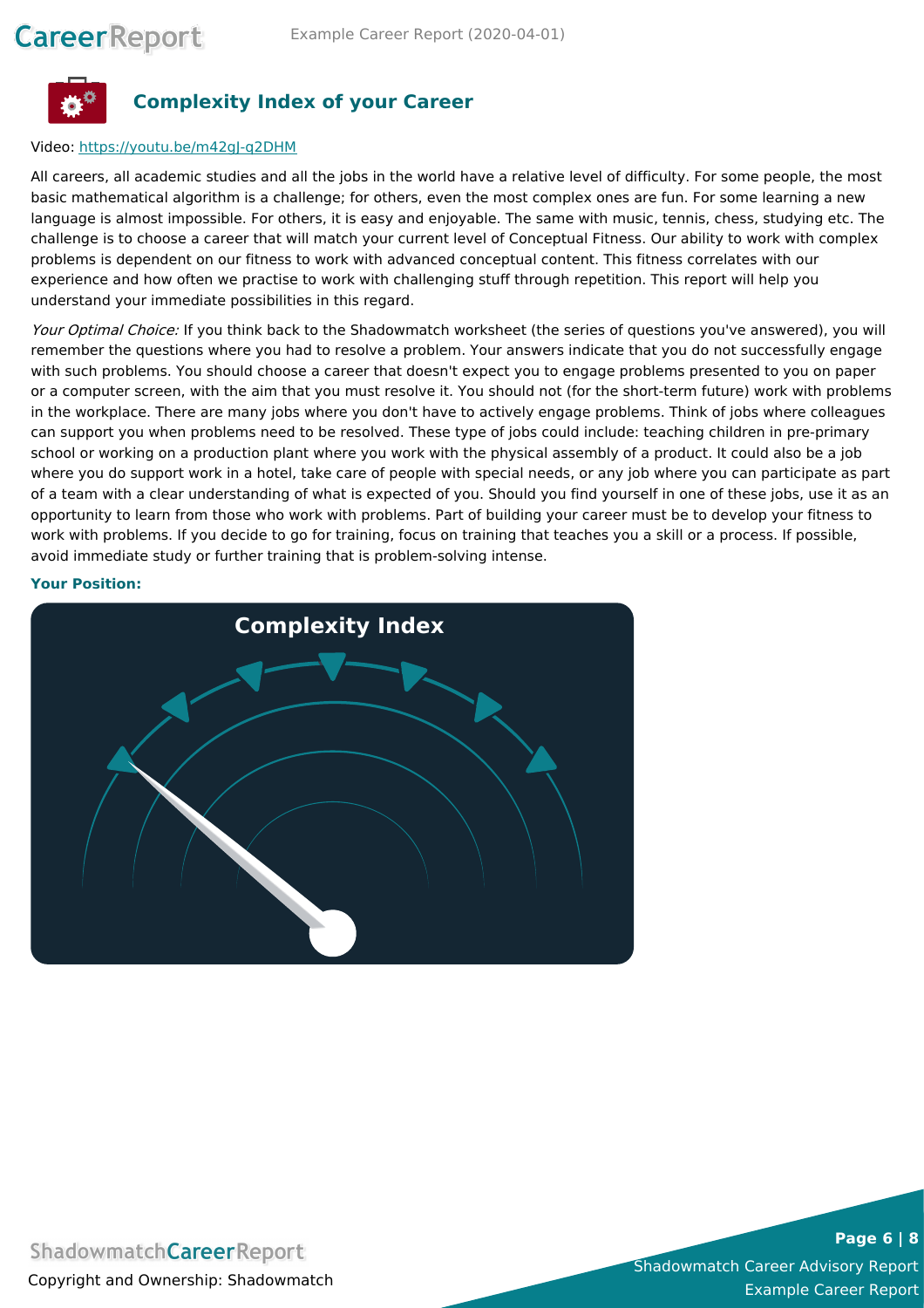

# **Important Career Tips**

#### Video: <https://youtu.be/bEYnDaolAJc>

This part of the report aims at providing a carefully selected group of tips about specific aspects of your career. Be very aware of these guidelines as it will help you to decide on a career that will be in alignment with your behavioral patterns. You must keep in mind that there is no such thing as a perfect job. All careers have frustrations. Only a very few individuals are fortunate to a point where their careers are a perfect match to their preferred behaviors and lifestyle preferences. It is important to use your insights towards the best decision. Somebody once said: "Your career can make or break your happiness".

### **Taking Control**

#### Definition: The extent to which your career will allow you to take full control of the work that needs to be done.

Every career has a specific framework of tasks that the individual has to own fully. For instance, a pilot takes full ownership of landing an aircraft. In most instances, a medical doctor takes full ownership of the patient. But, the engineer who designed an electronic system must work with the technical people to physically build the hardware. When referring to the pilot, the career is described as a career of full ownership. The electronic engineer has a career of shared ownership. You must try to choose a career of shared ownership. Your career must allow you to carefully select those tasks you prefer to do and then own the tasks in a very balanced way. In other words, balance the tasks you own with your skills and working preferences.

### **Strictness and Structure**

Definition: Adherence to rules, regulations and <sup>a</sup> highly controlled environment.

Rules and regulations in the workplace are always important parts of a career. Your habits are not sensitive to the normal levels of a regulated working environment. Just be aware that too strict environments (such as the military or some specific engineering jobs) will frustrate you. An extremely unstructured job will also frustrate you. Don't go to either extreme: not extremely structured and disciplined, and not too loose and self-regulated.

### **Communicator**

#### Definition: Careers where communication is part of the working content.

Your habits related to communication as a behavioral pattern is strong enough to choose any career with the regular demand to communicate. But work that consists entirely of communication will be a stretch for you. Writers, radio broadcasters, journalism, teaching and lecturing should not be your first choice.

### **Immediacy and Being Quick**

Definition: Careers where immediacy and quick responses are important.

Jobs and workplaces have different time and reaction urgencies as part of the job. Examples of slower jobs are architects, researchers, lecturers and artists. With slower jobs, Shadowmatch wants you to understand that the job might be very intense, but immediate reaction is not the nature of the job. On the other hand, medical rescue, medical work in an emergency hospital, fire fighting, police reaction and some project management careers are jobs where responsive immediacy is an integral part of the job. You should rather go for a career on the slower side of these extremes. A workplace where continuous urgencies are always present will become stressful for you.

### **Caring for People**

Definition: Working conditions and an environment where caretaking and helping people is the job.

The noble careers that are highly respected by everybody are those focused on caring and helping people in need. This will work for you as a part-time voluntary service but not as a career. If you decide on a career in a people-related working environment, make sure it is not saturated with helping people in need.

**ShadowmatchCareerReport** Copyright and Ownership: Shadowmatch

Shadowmatch Career Advisory Report Example Career Report

**Page 7 | 8**